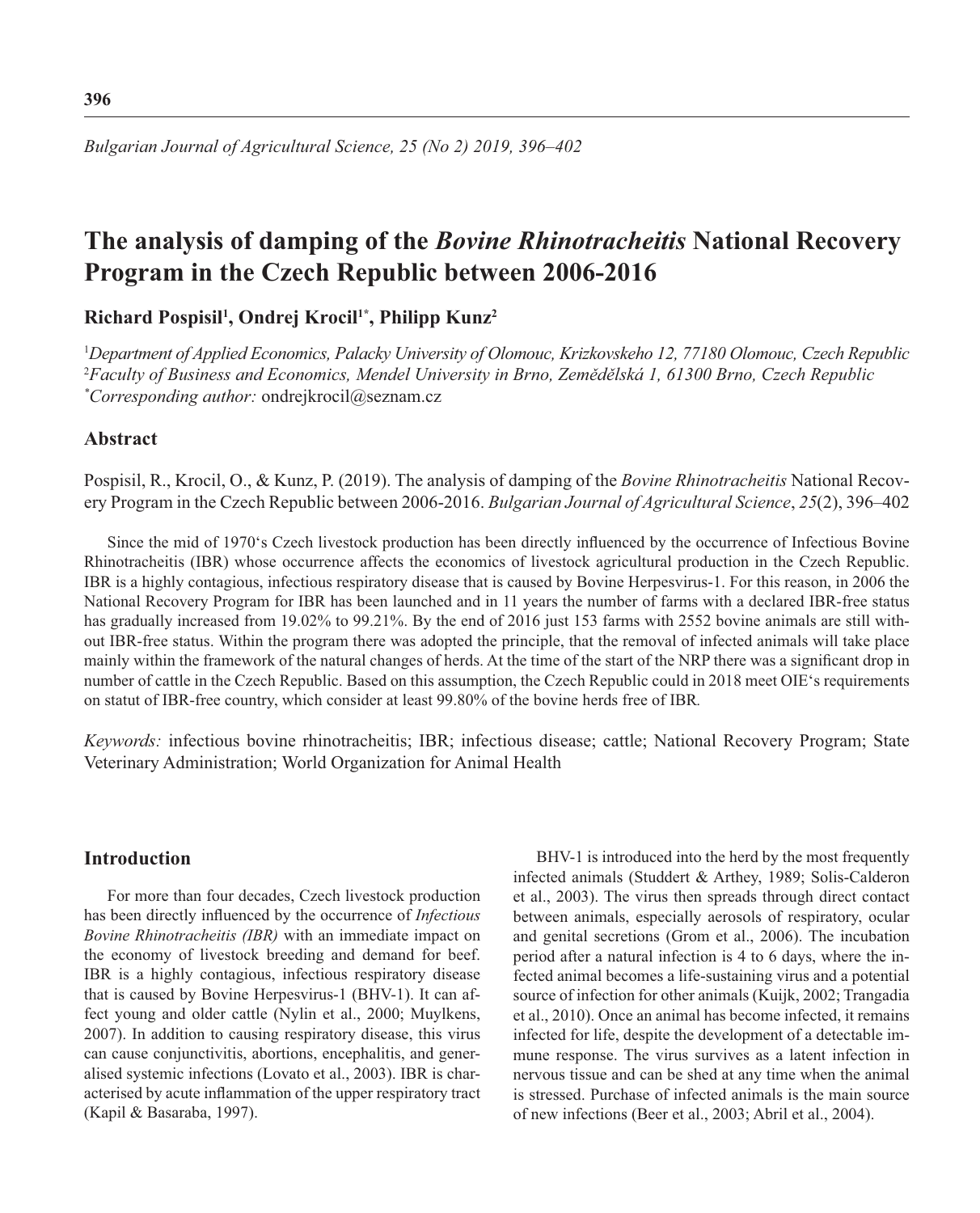Diseases caused by the virus can be serious; therefore it is a barrier to international trade. Cattle with BHV-1 antibody cannot be exported to BHV-1-free countries (Thiry et al., 2006). Neither can they be accepted into an artificial insemination center. There is no direct treatment for viral diseases (Nordegraafa, 1998; Nuotio et al., 2007). Infected animals should be isolated from the rest of the herd and treated with anti-inflammatory drugs and antibiotics for secondary infections if necessary (Mollema et al., 2005).

The course of infection may be acute, chronic or subclinical, with no apparent clinical signs, which is the most common course (Ros et al., 1999; De Oliveira et al., 2014). In clinical form, infection in the Czech Republic last occurred in 1995 after the import of cattle from Holstein breed from France. These were imports of heifers (Gu & Kirkland, 2007). Bacterial infection was associated with BHV-1 infection. The consequences were disastrous. Thirty heifers died as a result of this disease. The full development of the clinical picture has helped by transport stress, environmental change, nutrition etc.

In January 1, 2006, the National Recovery Program (NRP) for IBR was launched in the Czech Republic (NRP, 2016). After eleven years of recovery, this program was completed on December 31, 2016. At the beginning of the recovery in 2006, only 19% of the holdings of the total number of bovine holdings were recognized as IBR-free holdings. In the course of eleven years of recovery, the number of farms with a declared IBR-free status has gradually increased to 99.21%. Infected animals were at the end of 2016 on the last 27 farms. These farms are subject to emergency veterinary measures from January 1, 2017.

The aim of the paper is to provide a deep insight into the occurrence of IBR in the Czech Republic, to calculate the progress and the interim results of NRP as well as the current situation with impact on livestock production. The aim of the thesis is also to evaluate the fulfillment of the criteria given by the Article 11.11.4 of the World Organization for Animal Health (OIE) and the prospect of the Czech Republic being included in the list of groups of IBR-free countries (OIE, 2017) according to decision of EC No. 558/2004 of 15 July 2004 (EC, 2017).

### **Materials and Methods**

The chief method used in this paper was the evaluation of legal rules, i.e. legal acts, regulations and implementing provisions, and their application to the IBR occurrence in Czech herds. In addition, the EU legislation concerning this issue was analysed and compared with the relevant legislation of the Czech Republic and in accordance with the Veterinary Act (VA, 2017).

At the same time, an analysis of the evaluation and assessment of the reduction of IBR incidence in the Czech Republic was carried out. This analysis was based on account of the National Recovery Program of the State Veterinary Administration of the Czech Republic (SVA, 2016) between 2006-2016 (NRP, 2016). Based on the long-term development of reduction of IBR, the obtained data were evaluated and was estimated the possible future development of Czech status of IBR*-*free country.

The effectiveness of the decrease in the incidence of IBR was measured by the percentage year-on-year decrease of the incidence of illness during the period 2006 – 2016 in the Czech Republic. The decrease was evaluated on yearly basis of the NRP and with annual year comparison.

Data and information from individual farms was obtained with the consent of individual farmers and protected against their loss and misuse.

#### **Results and Discussion**

According to the data in the Central Register of the State Veterinary Administration (SVA) of the Czech Republic by the end of 2016, there were 19 587 active cattle farms. However, from the findings of all 14 Regional Veterinary Administrations, no cattle are actually kept on 56 holdings of that number. This fact was taken into account when calculating the percentage of the freehold. Thus, the total number of active cattle farms is 19 531 by December 31, 2016. Compared to the December 31, 2015, it is year-on-year increase in the number of farms by 128. Table 1 shows the number of farms with bovine animals as well as the number of bovine animals and the number of bovine animals above 24 months between 2006-2016.

**Table 1. Number of farms with bovine animals, number of bovine animals and number of bovine animals > 24 month in 2006-2016**

| Year | <b>Bovine farms</b> | <b>Bovine animals</b> | Bovine animals ><br>24 month |
|------|---------------------|-----------------------|------------------------------|
| 2006 | 24 087              | 1 354 753             | 688721                       |
| 2007 | 21 676              | 1 367 290             | 687 539                      |
| 2008 | 19 558              | 1 3 5 1 3 1 6         | 685 423                      |
| 2009 | 18872               | 1 345 030             | 684 681                      |
| 2010 | 18 3 9 4            | 1 333 264             | 662 447                      |
| 2011 | 18 24 3             | 1 341 311             | 658 457                      |
| 2012 | 18 472              | 1 350 661             | 657 753                      |
| 2013 | 18789               | 1 368 602             | 663 423                      |
| 2014 | 19 3 8 3            | 1 407 555             | 679 650                      |
| 2015 | 19 403              | 1 4 1 4 5 8 7         | 686 293                      |
| 2016 | 19 531              | 1 4 1 3 5 7 0         | 687 514                      |

*Source*: SVA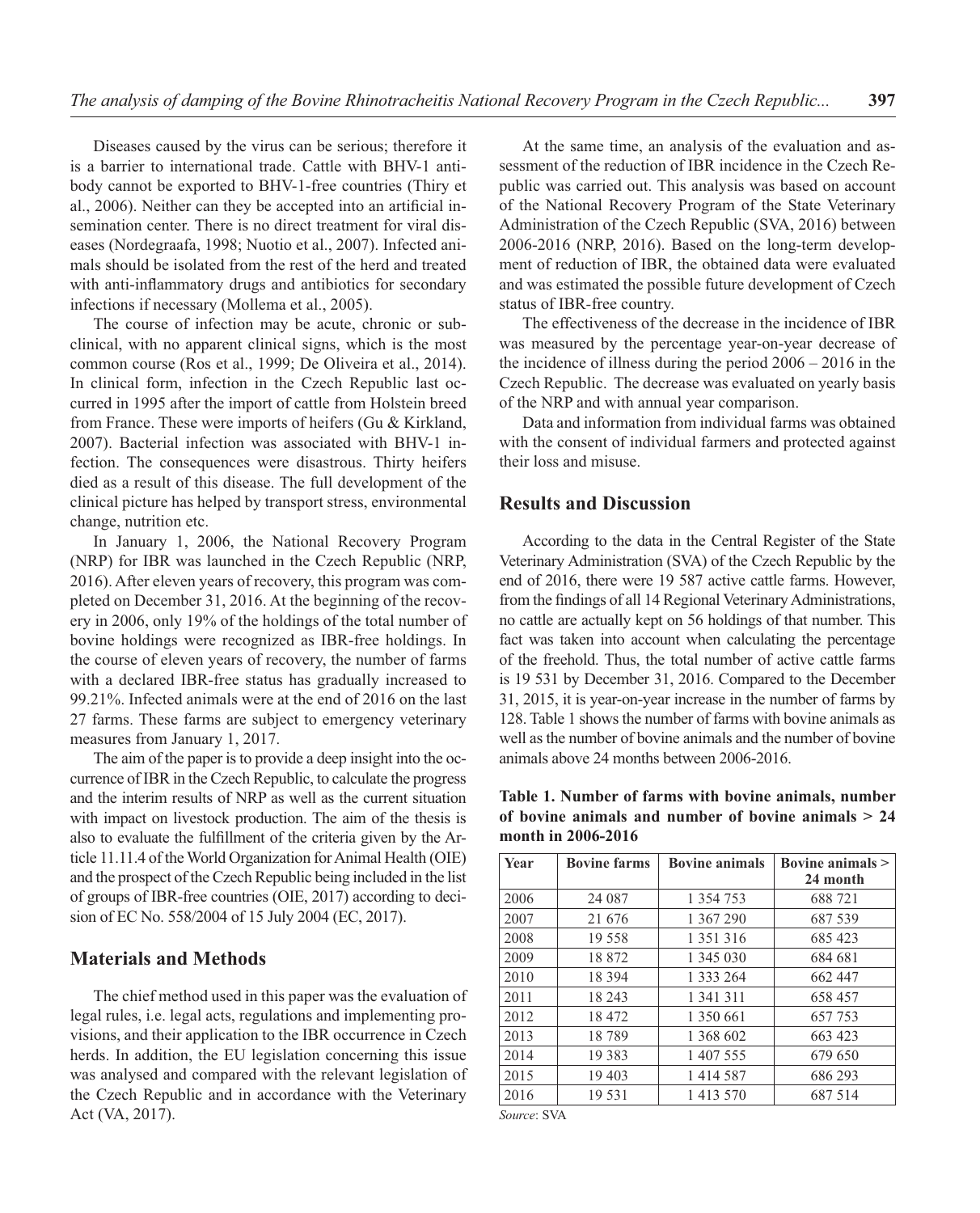According to data of the SVA, a total of 1 413 570 bovine animals were recorded by the end of 2016. Adult cattle, i.e. over 24 months, were represented by 687 514. Year-on-year comparison is de facto the same population of cattle. The crisis in the purchase price of milk in the years 2010 to 2012 showed a decrease in the number of cattle, but since 2013 the cattle population has steadily grown and the last two to three years have stabilized on the number of cattle 685 thousand adult cattle. An objective parameter for assessing the actual size of the bovine population in the Czech Republic is the number of animals over 24 months of age. This eliminates young animals destined for export, which mostly come from other member states of the EU and are only housed in the Czech Republic for a short period of time (30 to 60 days) in insulation stables.

#### **The IBR disease situation in the Czech Republic by the end of 2016**

The systematic IBR eradication programme to be applied in a herd requires not only a well defined vaccination plan (that needs to be followed until necessary), but also appropriate biosecurity measures in place in order to reduce the risk of re-introduction of the virus in the herd through the purchase of latently infected carriers or new animals in the acute phase of the disease.

The recovery was initiated in 2006 by an initial serological examination of all animals from the age of 6 months in all farms that were not at that time IBR-free. The number of infected animals on the farms was high and amounted to 85-95%. In a number of herds, a reduced initial examination was carried out as a result of strong infestation and the herd was administratively classified as 100% infected. In most farms it means to change the whole herd.

The average annual replacement of herds was reported between 25-35%. In the case of some small farms and some of the special meat herds, the replacement may be less than 25%. The breeder, who recovered the herd responsibly, continuously eliminated the infected animals and immediately initiated the resolution of any problems, could heal his herd in 5-6 years.

At the beginning of 2006, when recovery from the IBR was initiated, the percentage of the officially free herds was 19.02%. For 11 years of recovery, this percentage has increased to 99.21%, which is an increase of 80%. The highest increase occurred between 2006 and 2008, then from 2013 to 2015. The initial significant increase in the number of rehabilitated farms was due to the investigation of the herds and the finding that some were already simple and needed to be confirmed. The process has also speeded up the fact that some herds in which a small number of infected animals was detected by an initial serological test were recovered by rapid elimination without vaccination. The intense increase in the years 2014 and 2015 was mainly due to the completion of rehabilitation for small breeders.

As of December 31, 2016, an officially IBR-free herd status was granted just in 2 regions of total 14 (Prague and Karlovy Vary). Table 2 shows an overview of the percentage of officially free herds during the NRP.

Table 2. Number of officially free herds between in 2006-**2016**

| <b>State to date</b> | Officially free herds $(\% )$ | Increase $(\% )$ |
|----------------------|-------------------------------|------------------|
| 31.12.2005           | 19.02                         |                  |
| 31.12.2006           | 29.82                         | 10.80            |
| 31.12.2007           | 47.99                         | 18.17            |
| 31.12.2008           | 57.32                         | 9.33             |
| 31.12.2009           | 59.90                         | 2.58             |
| 31.12.2010           | 62.71                         | 2.81             |
| 31.12.2011           | 64.98                         | 2.27             |
| 31.12.2012           | 69.75                         | 4.77             |
| 31.12.2013           | 71.74                         | 1.99             |
| 31.12.2014           | 82.81                         | 11.07            |
| 31.12.2015           | 95.60                         | 12.80            |
| 31.12.2016           | 99.21                         | 3.61             |

*Source*: SVA

The number of farms on which IBR positive animals were present at December 31<sup>st</sup>, 2016, was reduced to 27. Due to the fact that the NRP was terminated by this date, there were introduced an extraordinary veterinary measures. In some cases these farms are operationally linked to other farms such as calves, young cattle or fattening, so the same NRP was applied to these holdings too. So in total, there are 16 another holdings with IBR positive animals. All farmers with a positive occurrence of the IBR are ordered to vaccinate their herds and adhere to the principles of biological safety in order to minimize the risk of spreading the disease to simple holdings.

The total number of infected (IBR positive) animals as of 31 December 2016 was 2552 (0.18%). Compared to the end of 2015, this is a year-on-year decline of 680 bovine animals. More than half (1314) of the number of positive animals are over 5 years of age.

By the end of 2016 there were 14 534 bovine animals  $(1\%)$  in the mentioned infected holdings. This means that a total of 1 399 036 (99%) of animals were kept on holdings without confirmed positive animals as of 31 December 2016.

The list of infected farms also includes 4 holdings with only one positive animal. In some cases, they are animals to which the breeders have an emotional relationship and refuse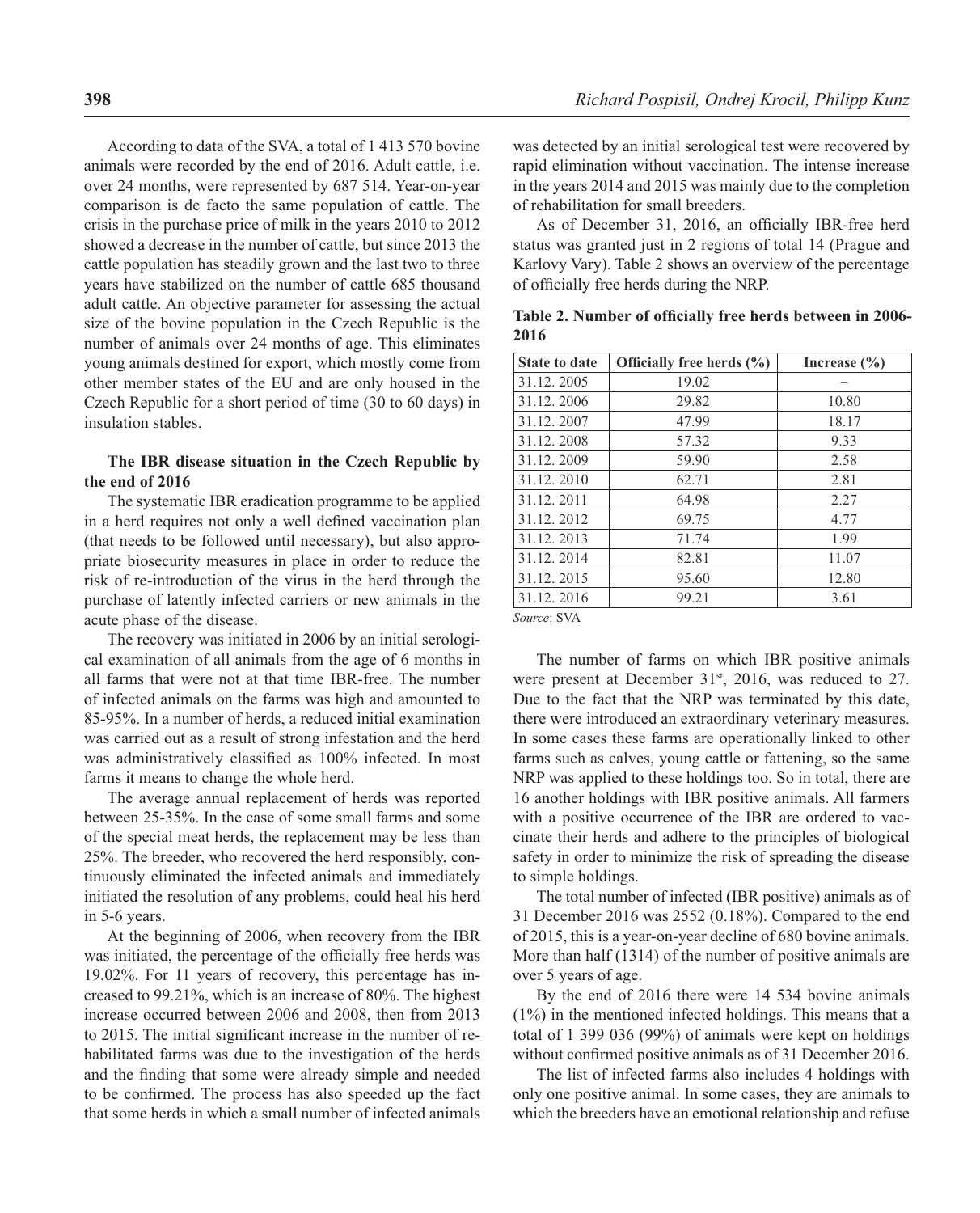to exclude them from the herd, even if these animals are out of production due to their high age. In these cases, it is necessary to consider whether it is not a better way to restore the economy to order the animal disposal and to compensate the farmer for the loss than to cover the costs of vaccination within the mandated NRP. Table 3 shows Czech farms with IBR positive beef by region.

| Region, number of infected<br>farms and farms | <b>Animals</b><br>total | <b>IBR</b>     |  |
|-----------------------------------------------|-------------------------|----------------|--|
|                                               |                         | positive       |  |
| Stredocesky region - 3 farms                  | 2 115                   | 214            |  |
| Farm No. CZ 21001587                          | 640                     | 112            |  |
| Farm No. CZ 21008416                          | 557                     | 85             |  |
| Farm No. CZ 21070628                          | 918                     | 17             |  |
| Jihocesky region - 5 farms                    | 972                     | 222            |  |
| Farm No. CZ 31035327                          | $\overline{2}$          | 1              |  |
| Farm No. CZ 31131739                          | 17                      | 6              |  |
| Farm No. CZ 31067344                          | 162                     | $\overline{4}$ |  |
| Farm No. CZ 31000082                          | 251                     | 16             |  |
| Farm No. CZ 31017664                          | 541                     | 196            |  |
| $Plzensky region - 2 farms$                   | 1491                    | 363            |  |
| Farm No. CZ 32025316                          | 655                     | 227            |  |
| Farm No. CZ 32025372                          | 836                     | 136            |  |
| Ustecky region $-2$ farms                     | 1190                    | 8              |  |
| Farm No. CZ 42046376                          | 63                      | 7              |  |
| Farm No. CZ 42004684                          | 1 1 2 7                 | 1              |  |
| Kralovehradecky region - 1 farm               | 1566                    | 200            |  |
| Farm No. CZ 52036174                          | 1566                    | 200            |  |
| Pardubicky region - 2 farms                   | 1150                    | 379            |  |
| Farm No. CZ 53010717                          | 604                     | 195            |  |
| Farm No. CZ 53020741                          | 546                     | 184            |  |
| Vysocina region $-1$ farm                     | 1048                    | 127            |  |
| Farm No. CZ 61033575                          | 1 0 4 8                 | 127            |  |
| Jihomoravsky region - 1 farm                  | 710                     | 15             |  |
| Farm No. CZ 62015846                          | 710                     | 15             |  |
| Olomoucky region - 9 farms                    | 2 3 9 3                 | 711            |  |
| Farm No. CZ 71038683                          | 153                     | 56             |  |
| Farm No. CZ 71000389                          | 770                     | 202            |  |
| Farm No. CZ 71083177                          | 115                     | 31             |  |
| Farm No. CZ 71060464                          | 9                       | 1              |  |
| Farm No. CZ 71023395                          | 10                      | 5              |  |
| Farm No. CZ 71008354                          | 1                       | 1              |  |
| Farm No. CZ 71000929                          | 240                     | 6              |  |
| Farm No. CZ 71020550                          | 832                     | 349            |  |
| Farm No. CZ 71020954                          | 263                     | 60             |  |
| Zlinsky region $-1$ farm                      | 1898                    | 313            |  |
| Farm No. CZ 72015195                          | 1898                    | 313            |  |
| <b>Total in the Czech Republic</b>            | 14 534                  | 2 5 5 2        |  |

**Table 3. Farms with IBR positive animals**

Among the above-mentioned infected farms there are breeders who have recently refused to vaccinate animals under an approved health care program for which they have been fined in the past. As vaccination is now ordered under the NRP and is therefore reimbursed from the state budget, an improvement in the health status of these farms can be expected.

The lowest incidence of the disease was recorded in the age group under 30 months (4.31%). In the age group 30-73 months the IBR incidence was 69.39% and incidence above 73 months was 26.30%.

In the second half of 2016, one farm in the Olomouc region, which had until then been recognized as an IBR-free farm, was included among the infected farms. It was a small farm with 10 bovine animals with no detected shifts of bovine animals. Table 4 gives an overview of the farms where the status of an IBR-free farm was withdrawn due to reinfection.

In addition to the above 43 holdings under extraordinary veterinary measures (27+16), the SVA has ordered extraordinary veterinary measures on other holdings, although they are free of IBR positive animals. In particular, it is a farm that did not achieve the status of a simple farm by the end of 2016. It is about:

– 17 farms without registered positive animals and before the first final examination:

 $-26$  farms after the first negative final examination.

The group of farms that was not reported as an IBR-free farm, apart from the above, includes:

– 31 farms with fattening for export (export);

– 20 farms with fattening cattle coming from holdings with different IBR status;

– 6 farms with buffalo holdings;

– 14 small farms for which animal testing has to be carried out.

The number of holdings not recognized as officially free on 31 December 2016 is 153 (0.78%). Instead, 323 small farms of breeders were automatically granted the status of an IBR-free farm after January 1, 2017, as the animals were farmed on a farm.

### **Criteria for recognition of the Czech Republic as IBR-free country**

In accordance with Article 11.11.1 of the World Organization for Animal Health (OIE), a state may be considered free of IBR if meets the following qualification requirements: 1. Qualification

To qualify as free from IBR, a country or zone should satisfy the following requirements:

a. the disease or suspicion of the disease is notifiable;

*Source*: SVA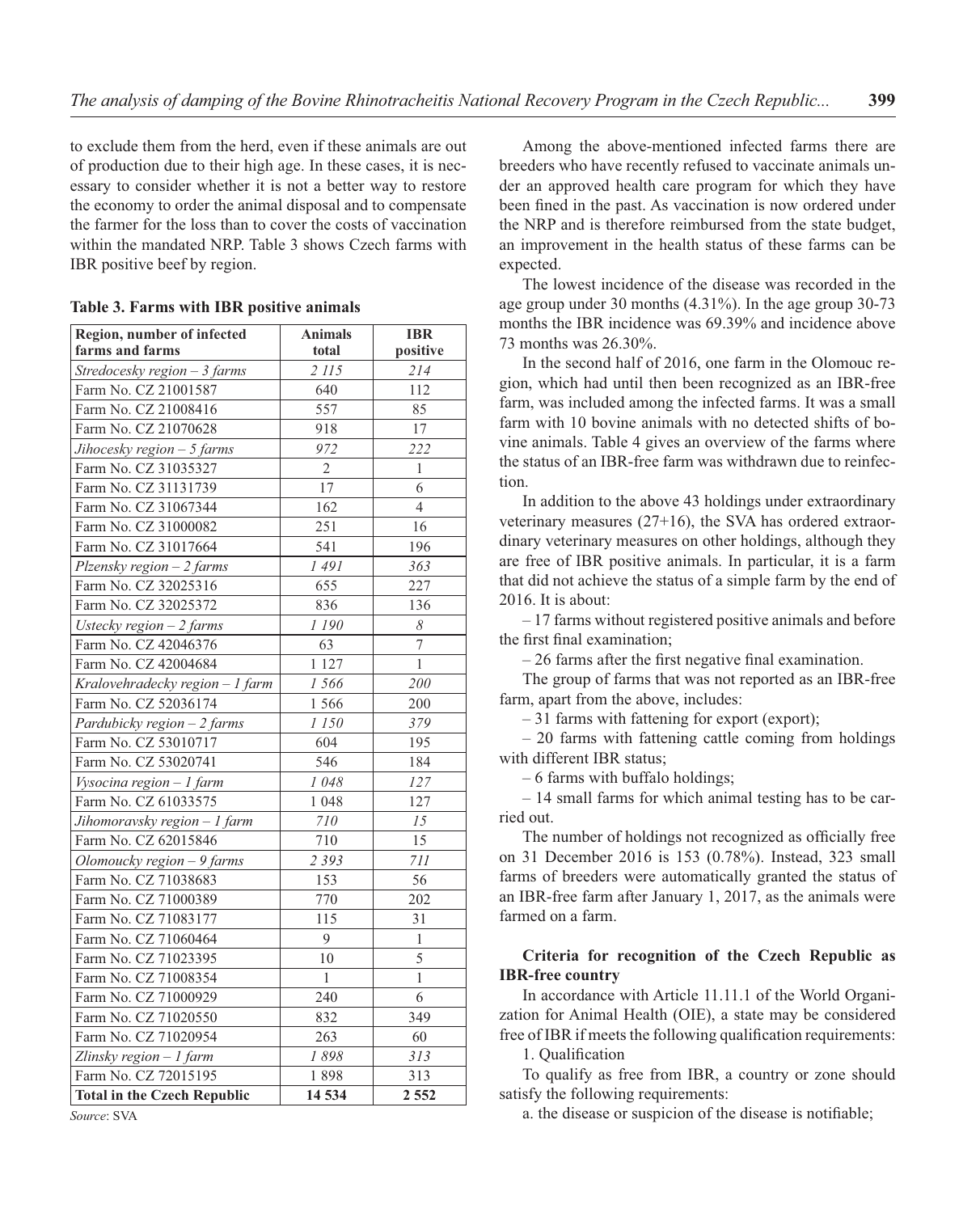| Region          | Year     |                |         |         |                |      |      |
|-----------------|----------|----------------|---------|---------|----------------|------|------|
|                 | 2010     | 2011           | 2012    | 2013    | 2014           | 2015 | 2016 |
| Stredocesky     |          |                | $2 + 1$ |         |                |      |      |
| Jihocesky       | $2+1$    | 3              |         |         |                |      |      |
| Plzensky        |          |                |         |         |                |      |      |
| Karlovarsky     |          |                |         |         |                |      |      |
| Ustecky         |          |                |         |         |                |      |      |
| Liberecky       |          |                |         |         |                |      |      |
| Kralovehradecky |          |                |         |         |                |      |      |
| Pardubicky      | 2        |                |         |         |                |      |      |
| Jihomoravsky    |          |                |         |         |                |      |      |
| Olomoucky       |          |                |         |         | $\overline{2}$ |      |      |
| Moravskoslezsky |          | $\overline{2}$ |         |         |                |      |      |
| Total           | $9+1$    | 8              | $3 + 2$ | $2 + 2$ | $2 + 2$        |      |      |
|                 | $24 + 9$ |                |         |         |                |      |      |

**Table 4. Number of farms that have been withdrawn due to reinfection in 2010-2016**

*Source*: SVA

(*italic* – farm, which did not get IBR-free status by the end of 2016)

b. no animal has been vaccinated against IBR for at least 3 years;

c. at least 99.8% of the herds are qualified as free from IBR.

#### 2. Maintenance of free status

For a country or zone to maintain its status free from IBR:

a. a serological survey should be carried out annually on a random sample of the cattle population of the country or zone sufficient to provide a 99% level of confidence of detecting IBR if it is present at a prevalence rate exceeding 0.2% of the herds;

b. all imported bovines comply with the provisions of Article 11.11.4., which deals with special recommendations for the importation of cattle destined for IBR-free herds.

Based on the above OIE requirements, the European Commission has issued a decision EC No. 558/2004 of 15 July 2004 listing the countries that have been granted the status of IBR-free country or region as of 31.12. 2016:

**IBR-free country/region:** Denmark – all regions, Germany – all regions, Italy – region Valle d´Aosta, Autonomous Province of Bolzano, Austria – all regions, Finland – all regions, Sweden – all regions, United Kingdom – region Jersey.

**Country/region with an approved recovery program:**  Belgium – all regions, Czech Republic – all regions, Italy – region Friuli-Venezia Giulia, Autonomous Province of Trento, Luxembourg – all regions.

During the last decade major changes have taken place in Europe concerning IBR eradication through test and removal strategies. This scheme can only be adopted when the initial prevalence of the infection and the cattle density are low. It is clear that Europe heads towards eradicating IBR and each consecutive year we are one step closer to achieving it.

### **Conclusions**

In accordance with Article 11.11.1 of the Terrestrial Code of OIE, a State may be considered free of IBR unless at least 99.8% of the bovine herd is recognized as free from IBR. This means that only 0.2% of the economy in the whole Czech Republic can be without a recognized IBR-free farm status, this represents a maximum of 39 farms.

As of December 31, 2016, a total of 0.78% of the farms were not officially recognized as IBR-free  $-$  it represents 153 farms.

The OIE requirement would appear to have failed when the criterion is strictly interpreted. However, several factors need to be taken into account:

 $-39$  holdings are in the final examination phase and will, in a few months, most likely be recognized as simple farms;

– 16 farms are operationally linked to holdings with positive animals. We consider the offshore holding together with the positive economy as one epidemiological unit, so we do not count the percentage of the farm economy;

– 20 farms with fattening can be automatically considered to be free in the near future because they will add animals only from IBR-free farm;

– 6 breeds can also be considered as free holdings as no antibodies to IBR have been confirmed in any slaughtered animal at the slaughterhouse. In these animals, due to the high risk of injury during handling, the sampling for examination is ensured finally in the slaughterhouse;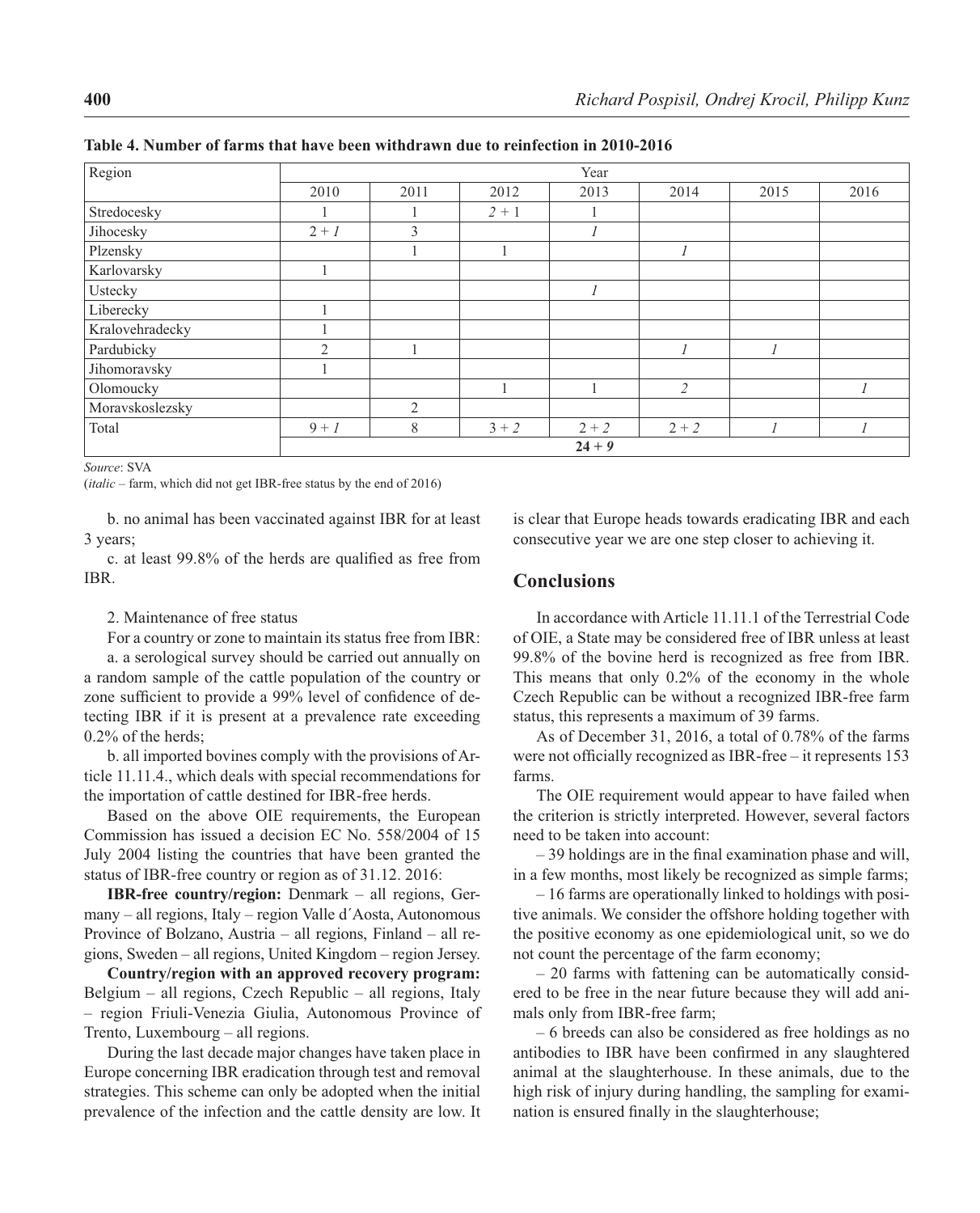– 31 holdings with fattening for export. These are farms that can be called animal isolation, mostly from other Member States. Acceded animals from other EU member states have to fulfill the additional IBR Guarantee resulting from Commission Decision (EC) No. 558/2004, therefore these farms can be considered as free. Since these holdings do not carry out any transfer to other holdings within the Czech Republic and the animals are destined for export only, we do not allocate these farms to the calculation of the percent holding free;

– 14 small farms – these are farms that are unlikely to be IBR free, but until this status is confirmed by laboratory testing, they are under extraordinary veterinary measures where breeders are banned from moving animals. Unfortunately, breeders are also among those breeders who refuse to ensure sampling and examination of the animals even after several fines have been imposed.

On the basis of the above, it can be stated that 125 farms that do not currently have the officially recognized status of IBR-free farm, are not counted in the calculation of the percentage of IBR-free farms within the Czech Republic. In total, only 27 farms where infected cattle were found on December 31, 2016, are considered to be farms without a status of IBR-free farm.

This means that the percentage of IBR-free farms in the Czech Republic is 99.86%. The OIE can therefore be considered as fulfilled and the Czech Republic may send a request to the Commission for the status of an IBR-free country.

At the time of the start of the NRP there was a significant drop in number of cattle in the Czech Republic. Country has eradicated IBR in a practical and economically beneficial way, by introducing the NRP. The eradication of the virus was aided by the use of a live marker vaccine in all herds where sampling showed that the virus was evident. That is why the principle was adopted that the removal of infected animals will take place mainly within the framework of the natural changes of herds. For this reason, it was assumed that herds would be healed in the interval of 7-8 years. This assumption was based on the farm reported average annual herd turnover and also on the experience of the voluntary rehabilitation so far.

By the end of 2012 (within 7 years) 70% of farms had completely recovered their herds, and over 99% of all farms in the country managed to recover over the next four years.

That is why the NRP was terminated on 31 December 2016 and it was decided that the remaining infected holdings would be recovered within the framework of extraordinary veterinary measures. Although the cost of vaccination in infected farms is reimbursed by the state, on the other hand, it has the potential to interfere with the process of healing and the elimination of positive animals in the form of an age restriction for their harvesting. It is assumed that these restrictions for farmers can achieve a substantial reduction in the number of positive animals, and in the course of a few years, to heal the last infected farm.

Despite the effect this disease has on animal health and productivity, its main significance is as a barrier to the export of live cattle to other regions or countries within Europe, where the disease has already been eradicated. In future, in order to gain access to these markets, herds will have to be able to prove freedom from BHV-1 infection.

#### **References**

- **Abril, C., Engels, M., Liman, A., Hilbe, M., Albini, S., Franchini, M., Suter, M. & Ackermann, M.** (2004). Both viral and host factors contribute to neurovirulence of bovine herpesviruses 1 and 5 in interferon receptor-deficient mice. *Journal of Virology*, *78*(7), 3644-3653.
- **Beer, M., Konig, P., Schielke, G., & Trapp, S.** (2003). Markerdiagnostik in der Bekampfung des Bovinen Herpesvirus vom Typ 1: Moglichkeiten und Grenzen. *Berliner und Munchener Tierarztliche Wochenschrift*, *116*(5/6), 183-191.
- **De Oliveira Viu, M. A., Dias, L. R. O., Lopes, D. T., Viu, A. F. M., & Ferraz, H. T.** (2014). Rinotraqueíte infecciosa bovina: revisão. *PUBVET*, *8*(4), Article 1678.
- **Grom, J., Hostnik, P., Toplak, I., & Barlič-Maganja, D.** (2006). Molecular detection of BHV-1 in artificially inoculated semen and in the semen of a latently infected bull treated with dexamethasone. *The Veterinary Journal*, *171*(3), 539-544.
- **Gu, X., & Kirkland, P. D.** (2007). Infectious bovine rhinotracheitis. *Australian and New Zealand Standard Diagnostic Procedures for Animal Diseases Sub-Committee on Animal Health Laboratory Standards for Animal Health Committee2007*.
- **Kapil, S., & Basaraba, R. J.** (1997). Infectious bovine rhinotracheitis, parainfluenza-3, and respiratory coronavirus. Veteri*nary Clinics: Food Animal Practice*, *13*(3), 455-469.
- **Kuijk, H. A.** (2002). Experiences of selection eradication, based on IBR-marker vaccine in the Netherlands. *Magyar Allatorvosok Lapja*, *124*(7), 398-408.
- **Lovato, L., Inman, M., Henderson, G., Doster, A., & Jones, C.** (2003). Infection of cattle with a bovine Herpesvirus 1 strain that contains a mutation in the latencyrelated gene leads to increased apoptosis in trigeminal ganglia during the transition from acute infection to latency. *Journal of Virology,* 77(3), 4848-4857.
- **Mollema, L., De Jong, M. C. M., & Van Boven, M.** (2005). Prolonged persistence of bovine herpesvirus in small cattle herds: a model-based analysis. *Epidemiology & Infection*, *133*(1), 137- 148.
- **Muylkens, M.** (2007). Bovine herpesvirus 1 infection and infectious bovine rhinotracheitis, *Veterinary Research*, *38*(2), 181- 209.
- **Nordegraafa, V.** (1998). An epidemiological and economic simu-